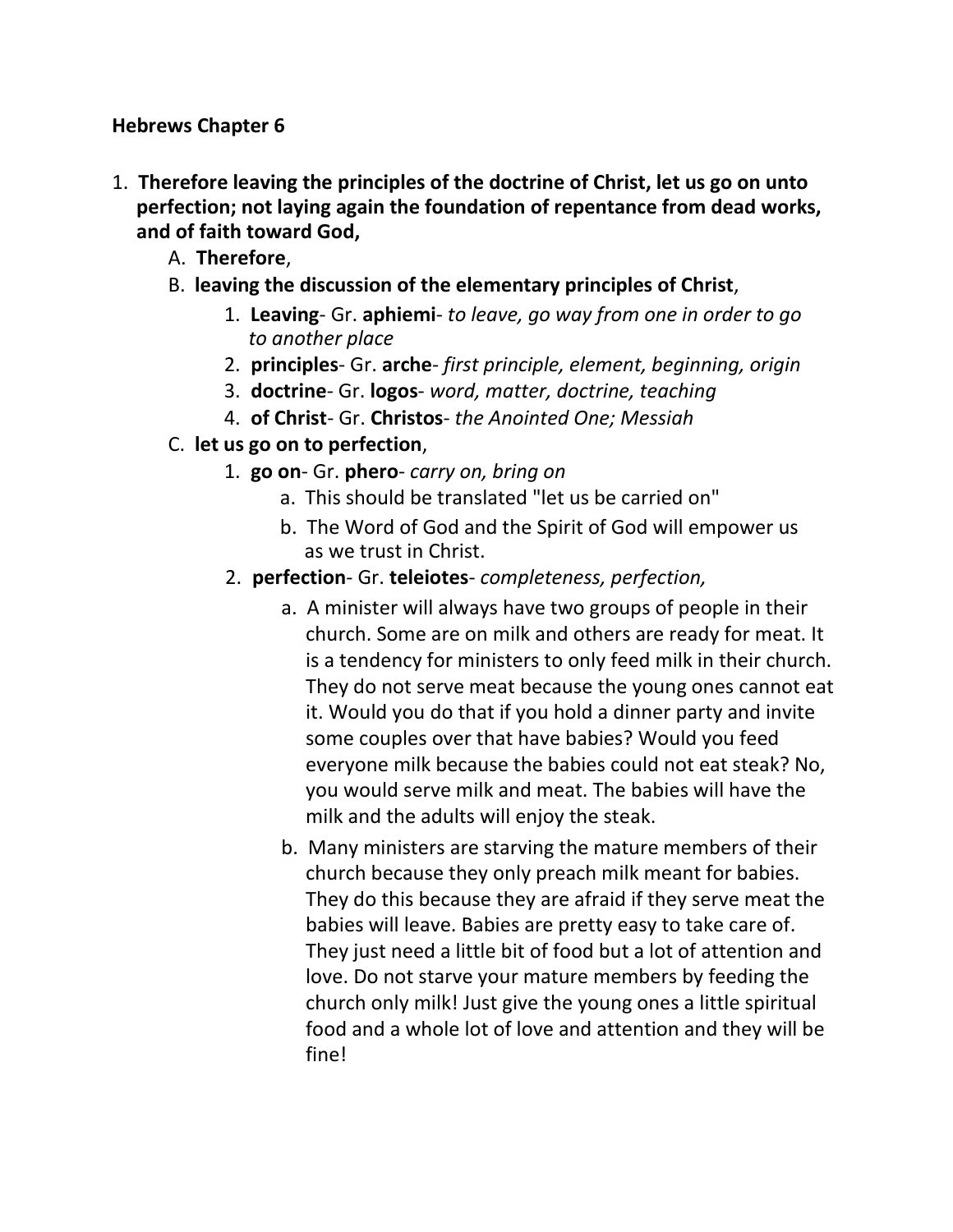- D. **not laying again the foundation of repentance from dead works and of faith toward God**
	- 1. **laying again** Gr. **kataballo palin**
	- *2.* **foundation** Gr. **themelios** *laid down as a foundation, metaphorically the foundations, beginnings, first principals; of institution or system of truth*
		- a. What can come into our lives and rip up the foundation of grace that has been built? It is the neglect of the Word of God resulting in legalism. This happened to the Hebrews.
		- b. Some churches just lay the foundation over and over and over. They never get to building anything upon it! Many Christians leave such churches because they are not growing and are not challenged to grow.
		- b. Here Paul is going to lay out six foundational teachings that had Jewish roots but were fulfilled in Christ.
		- c. These ought to be the simple beginning principles of Christian doctrine; however, these six doctrines have been hotly debated and misunderstood for 2000 years!
	- 3. **repentance** Gr. **metanoia** *to change the mind*
		- a. Some say that Christians do not need to repent anymore. Hogwash! Repentance is a foundation doctrine of Christ. We never give up our foundation when we build upon it. If so, we build on the sand. We all need to daily change our minds from carnal thinking and acting to thoughts and actions that line up with the Word of God and are done by the power of the Spirit.

## 4. **dead works**- Gr. **nekros ergon-** Heb. 9:14

a. These are works that are done in the energy of the flesh or selfish purposes. Dead works mean they are separated from or are not connected to God's life and power as their source.

## 5. **faith toward God**- Gr. **pistis epi theos**

a. God is always calling us to repent from dead works- works of self-trust to faith in God. Good works that God accepts are works of faith. The obedience God requires is the obedience of faith.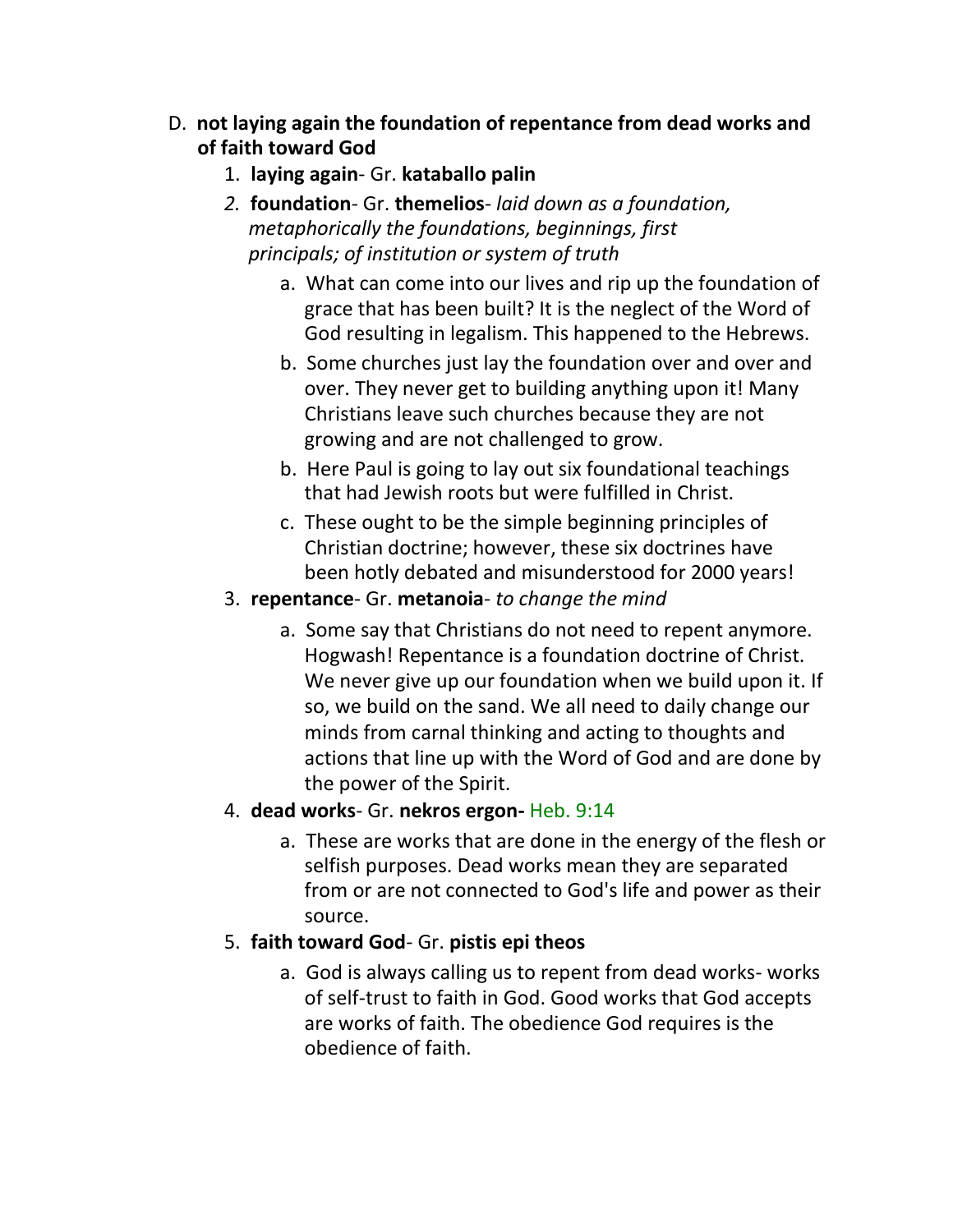- 2. **Of the doctrine of baptisms, and of laying on of hands, and of resurrection of the dead, and of eternal judgment.**
	- A. **Of the doctrine of baptisms,**
		- 1. **doctrine** Gr. **didache** *teaching*
		- 2. **baptisms** Gr. **baptismos** *submersions, dippings*
			- a. In the tabernacle and later in the temple there were various baptisms-washings that represented Christ's work for us. Heb. 9:10
			- b. There are seven different baptisms found in the bible.
				- 1a. Baptism of Moses- 1 Cor. 10:2
				- 2a. Baptism of John- Mat. 21:25
				- 3a. Baptism of fire- Matt. 3:11
				- 4a. Baptism of Jesus- Mark 1:9
				- 5a. Baptism into the death of Christ on the cross- Rom. 6:3
				- 6a. Baptism into the body of Christ- 1 Cor. 12:13
				- 7a. Baptism in the Holy Spirit- Mark 1:8

## B. **and of laying on of hands,**

## 1. **laying on of hands**- Gr. **epithesis cheir**

- a. In the Old Testament Moses laid hands on Joshua confirming him in the ministry. Num. 27:22
- b. There was laying on of the hands upon the sacrifices by those offering them. Lev. 16:21
- c. In Jesus' ministry Jesus laid His hands on people and healed them. Matt. 8:3
- d. He also laid hands on people (especially children) and blessed them. Mark 10:16
- e. In the church hands were laid upon those being confirmed into the ministry. 1 Tim. 4:14
- f. Hands were laid on those who were sick in the church and healing was conveyed. Mark 16:18

#### C. **and of the resurrection of the dead,**

#### 1. **resurrection of the dead** - Gr. **anastasis nekros**

- a. There are different orders of resurrection. 1 Cor. 15:22-23
- b. Raising someone from the dead, which there are instances of in both the OT and NT, is the not the same as resurrection. Those that were raised from the dead in the Bible died again.

Resurrection is where you are raised out of death never to die again. Only Jesus has experienced resurrection.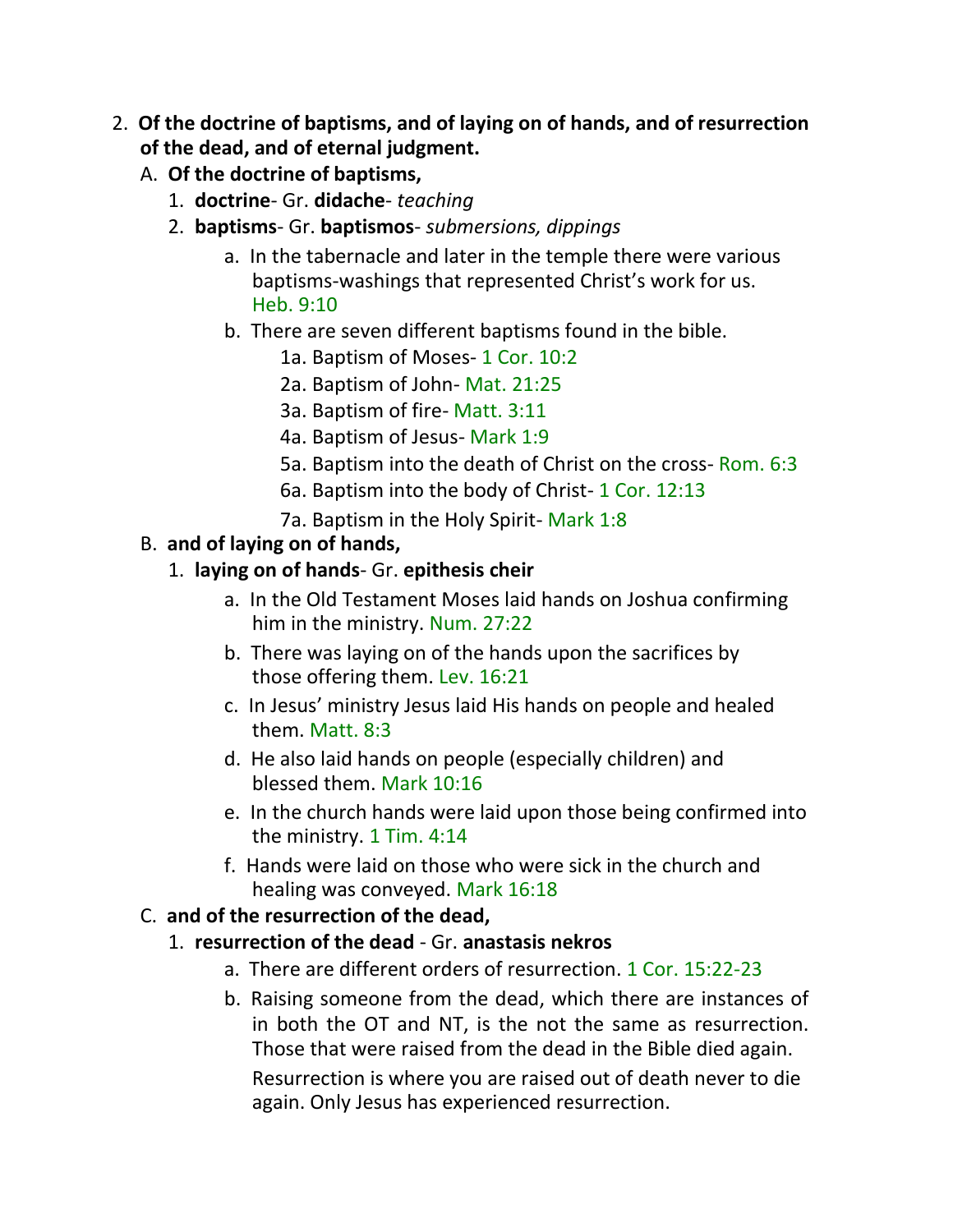- c. There are different resurrections
	- 1a. The resurrection of Christ- Acts 2:31
	- 2a. The spiritual resurrection of believers- Col. 2:12
	- 3a. The bodily resurrection of believers- 1 Cor. 15:23
	- 4a. The resurrection of Old Testament saints- Dan. 12:2-3
	- 5a. The resurrection of all unbelievers- Rev. 20:12-13

# D. **and of eternal judgment**

## 1. **eternal judgment**- **aionios krima**

- a. Notice that judgment is eternal, not temporary.
- b. For those who received Christ and are in the Lamb's book of life there is an eternal judgment [judicial decree] that ends in glory.
- c. For those who did not receive Christ and are not found in the Lamb's book of life there is an eternal judgment that ends in perdition and fire.
- d. Whether someone is saved and goes to heaven when they die, or if they are not saved and go to hell is not determined by their works, but on what they did with Jesus Christ. This decision will be the determination for their eternal judgment. It is not really a decision by God, but one the individual made while they lived on the earth. God sends no one to hell. People send themselves to hell.

# 3. **And this we will do if God permits.**

- A. **permits** Gr. **epitrepo** *to turn to, transfer, commit, instruct to permit, allow, give leave*
	- 1. Being a teacher of the Word of God is a stewardship. We should only share what God leads us to share in each given moment.
	- 2. Of course, what God allows us to share will fall within the bounds of the Word of God- the Bible.
	- 3. A teacher of the Word needs to give what God wants shared with His audience and not go beyond that. Mat. 24:45
- 4. **For** *it is* **impossible for those who were once enlightened, and have tasted the heavenly gift, and have become partakers of the Holy Spirit,**
	- A. **For it is impossible for those who were once enlightened,**
		- 1. **impossible**-Gr. **adunatos** *not able, not of power*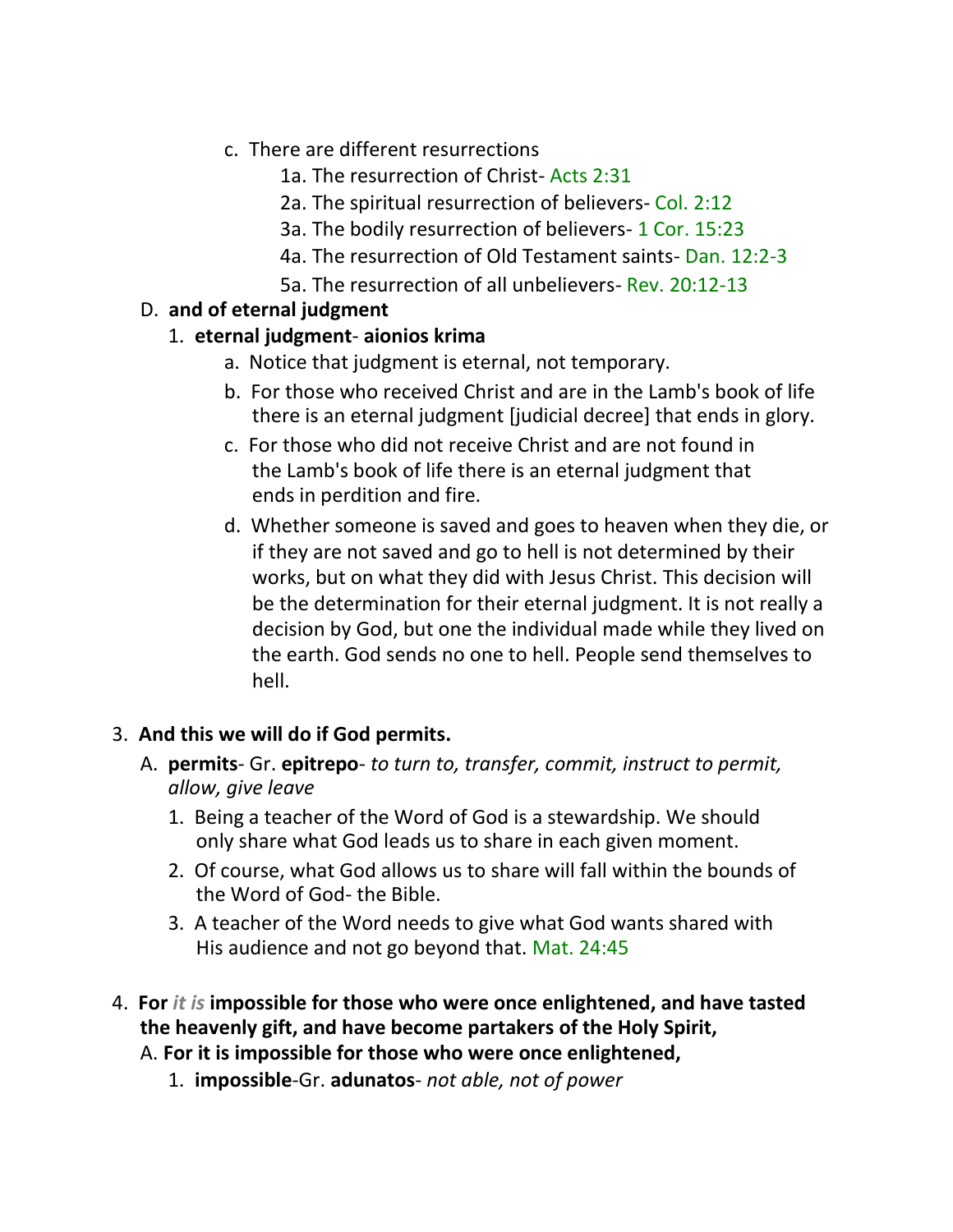- a. It is impossible because God will not restore such a person, so for any person fulfilling the stipulations of these verses it becomes impossible to be restored.
- b. It is helpful to see what a certain Greek word means by how it is used in other places in the Bible, especially in the same book. This is the case in this section of scripture in Hebrews.
- c. It was almost as the writer of Hebrews knew that this section of scripture would be applied to unbelievers and not to Christians, so he uses the same Greek words of key words in this section of scripture elsewhere in the book of Hebrews which clearly refer to the Hebrew saints.
- d. Some trying their hardest to make this passage of scripture say something else than what it plainly says, has said that this word **adunatos** means "difficult" and not "impossible". However, in this same book this word **adunatos** is translated several other times as impossible, such as in verse 18 of this same chapter- it is impossible for God to lie. Can you translate that word in verse 18 as it is difficult for God to lie? Ok, let us move on!
- 2. **enlightened** Gr. **photizo-** *to give light, to shine to enlighten, light up, illumine to enlighten, spiritually, imbue with saving knowledge*
	- a. This speaks of coming to the saving light of the gospel. Some say this just means they saw some glimmers of spiritual light and that is it. Did the Hebrews just see a few glimmers of light, but not be fully awakened by the light?
	- b. Paul uses this exact Greek word **photizo** for the Hebrews he is writing to right now. In Heb.  $10:32$  He says the Hebrew saints were *enlightened-* **photizo**.
	- c. This section of scripture is speaking to believers. Many say this section of scripture is written to or about unbelievers or that it is a hypothetical situation that was impossible to happen. This is not the case.
	- d. Paul had been talking to the Hebrew Christians in this letter and he continues to. To waste time in this letter speaking about some hypothetical situation that could never occur is just silly.
	- e. This section of scripture deals with apostasy-"*falling away*". Sinners cannot fall away! Sinners where never "in the way" to fall away. This is speaking of believers.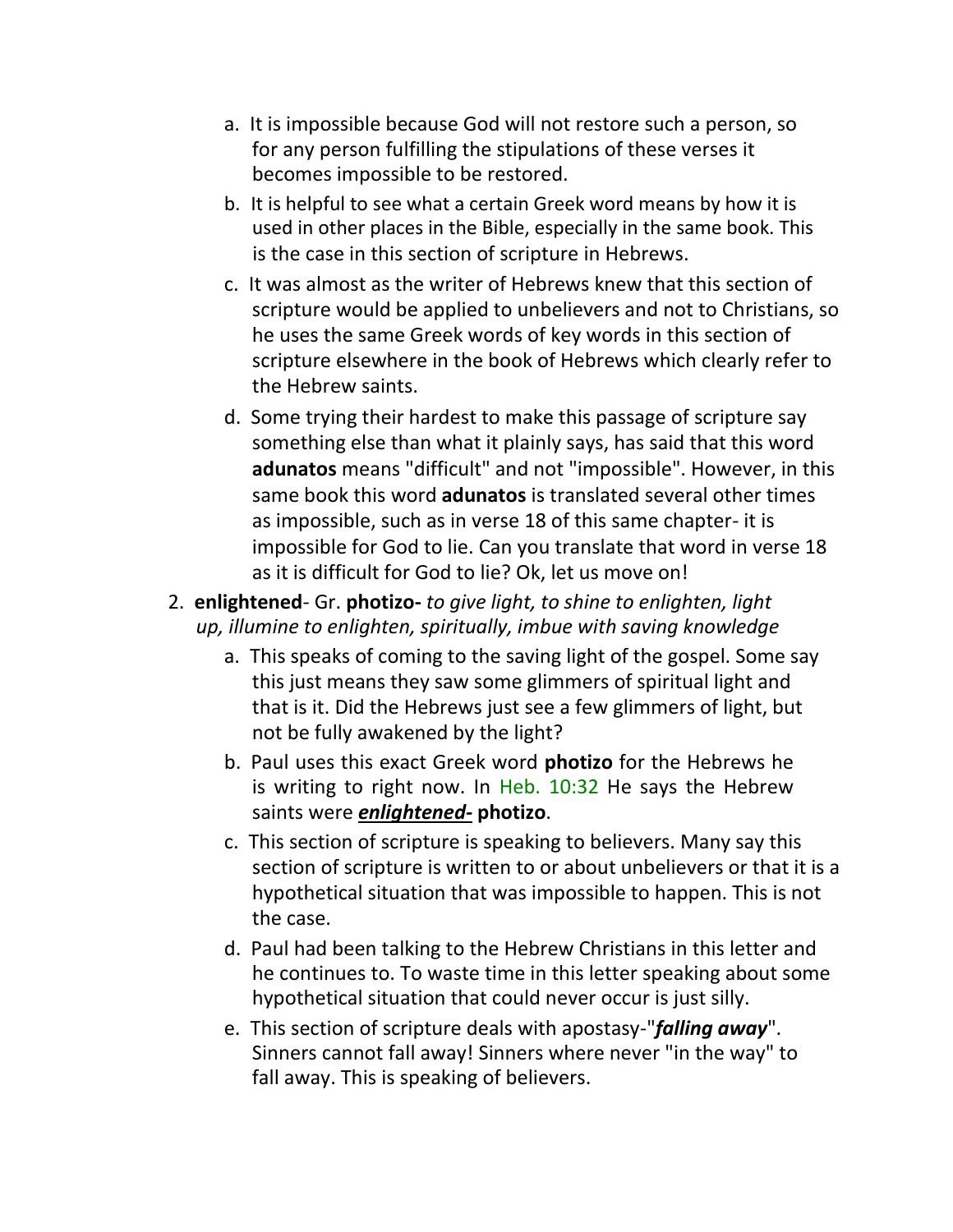## B. **and have tasted the heavenly gift,**

- 1. **tasted** Gr. **geuomai** *to taste, make trial of, experience*
	- a. Some have said that this refers to unbelievers who merely tasted the things of God but did not fully experience them. They say that this refers to sinners that were just "kicking the tires of salvation" but did not fully commit to Christ.
	- b. This exact Greek word **geuomai** is used in this same letter to the Hebrews speaking of Jesus Himself. In chapter 2, Paul says that Christ *tasted***- geumai** death for every man. Heb. 2:9 Did Jesus just get a little taste of death but did not fully experience it? Okay then, we know what the word taste means in this verse! It is talking about someone who has fully experienced the heavenly gift. This is speaking of believers.

## 2. **heavenly gift**- **epouranios dorea**

a. Salvation through Jesus Christ is the heavenly gift. 2 Cor. 9:15

## C. **and have become partakers of the Holy Spirit**

- 1. **partakers** Gr. **metochos** *a partner (in a work, office, dignity)*
	- a. Again, some trying to make this passage fit a description of unbelievers and not believers say that partakers mean that they merely partook of but were not possessors of the Holy Spirit.
	- b. However, this exact Greek word **metochos** is used of the Hebrew saints in Heb. 3:1. Were the Hebrew saints mere partakers of the Heavenly calling and not full possessors of it? No, they were possessors. Matter of fact, they could not partake of something they were not possessors of! As believers we can only partake of the things of Christ because we are possessors of them.

# 2. **Holy Spirit**

- a. If someone does not have the Holy Spirit, they are not Christ's. Rom. 8:9 If they have been made partakers of the Holy Spirit, then they are believers.
- 5. **and have tasted the good word of God and the powers of the age to come,** A. **tasted**- Gr. **geuomai-** *to taste, make trial of, experience*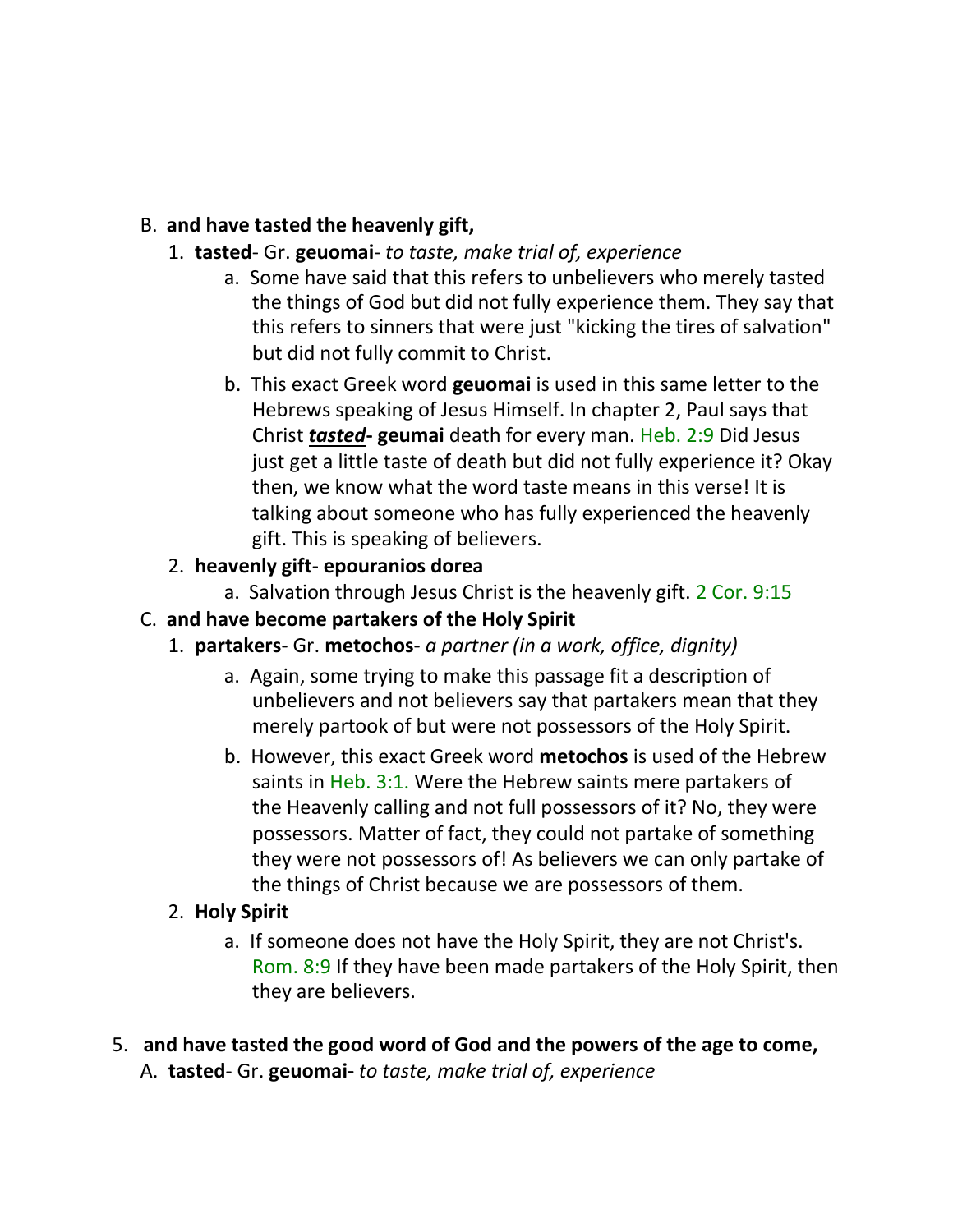- a. Again, we see the Greek word **gueomai** here. The Hebrews had fully experienced the good rhema word of God, but now were starting to turn away from it unto the words that were engraven upon stone, the law.
- B. **good word** Gr. **kalos rhema** *good spoken revealed word*
	- a. The Hebrews had experienced the rhema word to them!
- C. **powers** Gr. **dunamis**
- D. **age to come** Gr. **aion mello** *time period about to be*
	- a. The gifts of the Spirit are but a preview of the age to come. It will be very exciting to see what the next age has in store and how we will be used in it! We practice now by learning to flow in the Holy Spirit and His gifts.
- 6. **if they fall away, to renew them again to repentance, since they crucify again for themselves the Son of God, and put** *Him* **to an open shame.**
	- A. **if they fall away,**
		- 1. **fall away** Gr. **parapipto** *fall beside, fall aside or away from to deviate from the right path, turn aside, wander; to fall away (from the true faith)*- *Thayers Greek Lexicon*
			- a. Sinners cannot fall away from the true faith. They never were in the true faith to start with.
	- B. **to renew them again to repentance**,
		- 1. **renew anakainizo** *renovate; to restore*
			- a. There are two words for new in the NT. One is **neos** which means *new in time*. The other one is **kainos**- which means *new in quality*.
			- b. This word renew means to receive a new heart and spirit. Ps. 51:10 It is to be made new in quality and substance. You can only have this done once.
			- b. When we are born again, we are renovated from sinner to saint. We are made new in quality.
			- c. For someone who meets the qualifications of these verses and renounces Christ and salvation, they return to their previous condition and cannot be renovated back again.
			- d. **I would like to say here that all strong warnings of this type are not given to those who are struggling with sins of the flesh**. Such strong warnings we find in this chapter and in chapter 10 and those in Galatians **are directed at those who are about to**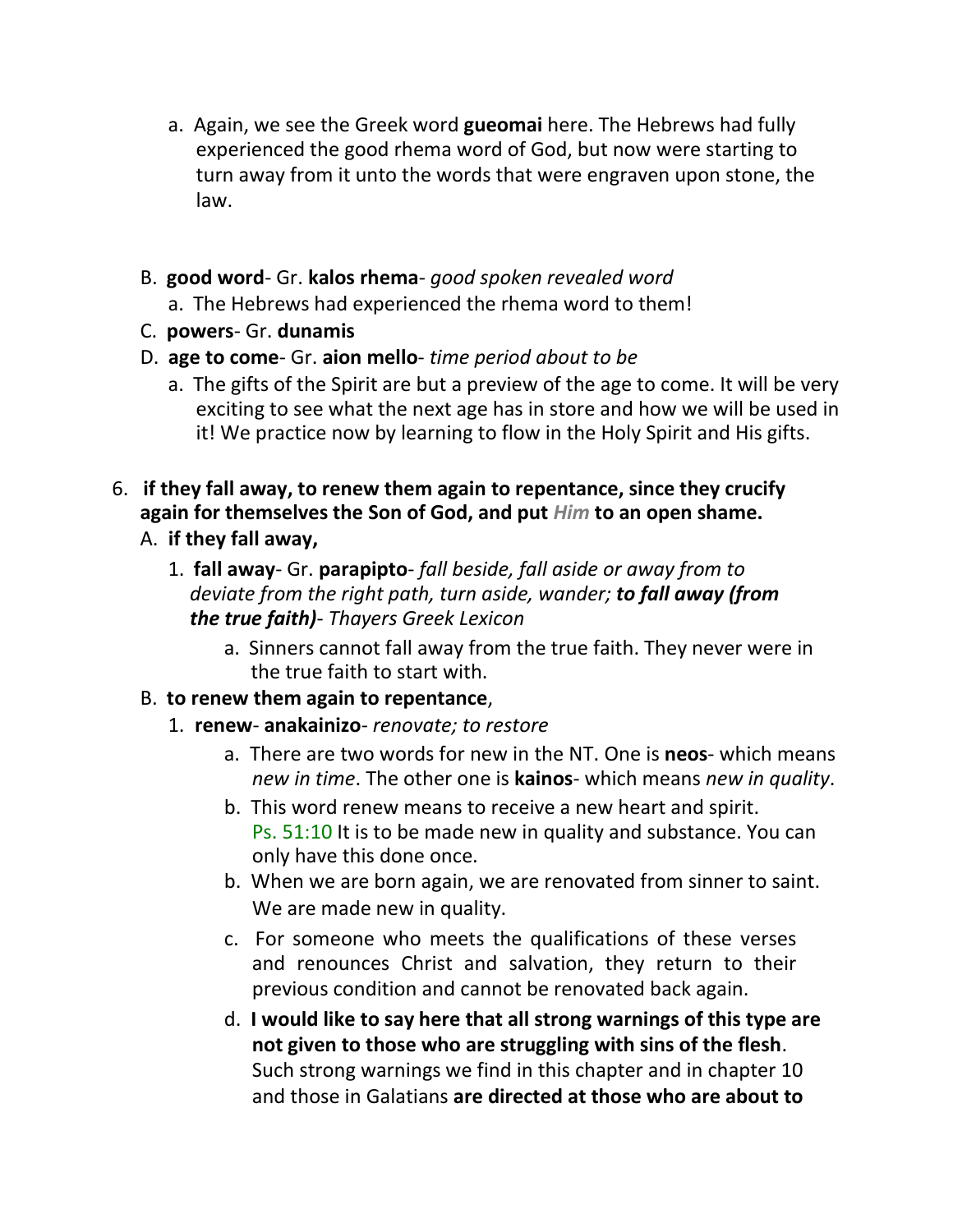#### **abandon faith in Christ and His finished work, and turn to the law and their own works for salvation.**

- 2. **repentance** Gr. **metanoia** *to change the mind*
	- a. This is referring from the repentance from dead works. The exact same Greek word **metanoia** is used in [Heb. 6:1], which the Hebrews saints experienced when they turned from the dead works of the law to have faith in God through Christ. These are fundamental principles of Christ.
	- b. We cannot fully reject the fundamentals of Christ- repentance from self-salvation and faith in God through Christ and still have salvation.
- C. **since they crucify again for themselves the Son of God**,
	- 1. **crucify again** Gr. **anastauroo**
	- 2. **for themselves** Gr. **heautou** *to themselves, or in their account*
	- 3. **the Son of God**
		- a. Jesus
- D. **and put Him to open shame.**
	- 1. **put to open shame** Gr. **paradeigmatizo** *to set forth as a public example, make an example of, to hold up to infamy, to expose to public disgrace*
		- a. This was used of Joseph putting away Mary when she was found pregnant, not wanting to make a public example of her. This would have been a public divorce. Matt. 1:19
		- b. Those that accept Christ but then later renounce Him knowingly and willingly, publicly divorce Him.
- 7. **For the earth which drinks in the rain that often comes upon it, and bears herbs useful for those by whom it is cultivated, receives blessing from God;**

# A. **For the earth which drinks in the rain that often comes upon it,**

- 1. **For** This word connects with what he was saying previously. This is a natural example to show the character and make-up of those before they fell away and the result afterwards. I believe the writer of Hebrews uses this example to show that he is speaking of believers and not unbelievers here.
- 2. **earth** Gr. **ge**
	- a. The human heart is seen as earth that receives seed and water. Mark 4:14-20
- 3. **drinks** Gr. **pino-** aor part.**-** *drank*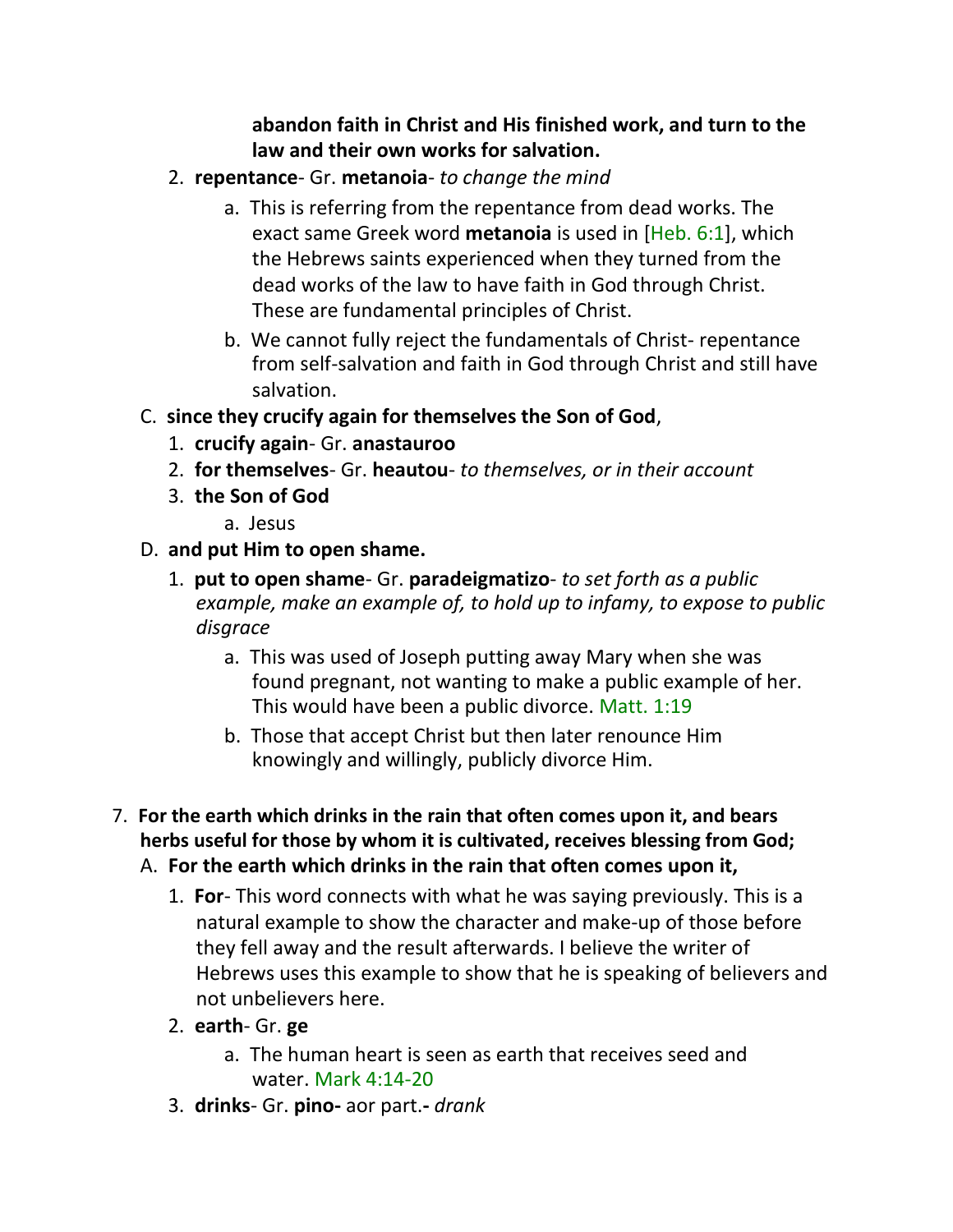#### 4. **rain**- Gr. **huetos**

- a. The receiving of the Word of God is pictured as receiving rain. Is. 55:10-11
- b. The outpouring of the Holy Spirit is pictured as receiving rain. Joel 2:23, Acts 2:16-17
- c. So, this refers to people who have regularly received the ministry of the Word and Spirit. We know this by the word "often" in this verse.
- 5. **often** Gr. **pollakis** *often, frequently*
- B. **and bears herbs useful for those by whom it is cultivated receives blessing from God**
	- 1. **bears herbs** Gr. **tikto botane** *bring forth an herb fit for fodder, green herb, growing plant*
		- a. This is a Christian who bears fruit unto God. Unbelievers do not bear fruit. They are **not** rooted in God in order to bring forth fruit unto God for His use. This verse therefore is speaking of believers.
	- 2. **useful**-Gr. **euthetos** *well placed, useful, well-arranged, conveniently placed, well-adapted, fit and proper.*
		- a. Nothing an unbeliever does is useful to God. That is one reason he does not use rich and influential sinners to get His kingdom work done.
		- b. Believers bear fruit from receiving the ministry of the Word and Spirit. This fruit is useful to God.
	- 3. **cultivated** Gr. **georgeo** *to work the earth, to practice agriculture, to till the ground, plough,*
		- a. Christians are cultivated by God. We are God's garden! 1 Cor. 3:9
	- 4. **receives blessing** Gr. **metalambano** *have or get a share of, partake of, take in exchange*
		- a. First, let us notice that when a Christian bears fruit unto God, they receive blessing back as a result.
		- b. Next, is this verse speaking of unbelievers or believers here? It is believers that receive back blessings from God from the rain that often falls upon them.
		- c. It is true the rain falls upon the just and the unjust, but the unjust do not bring forth fruit from that rain falling upon them that is useful to God.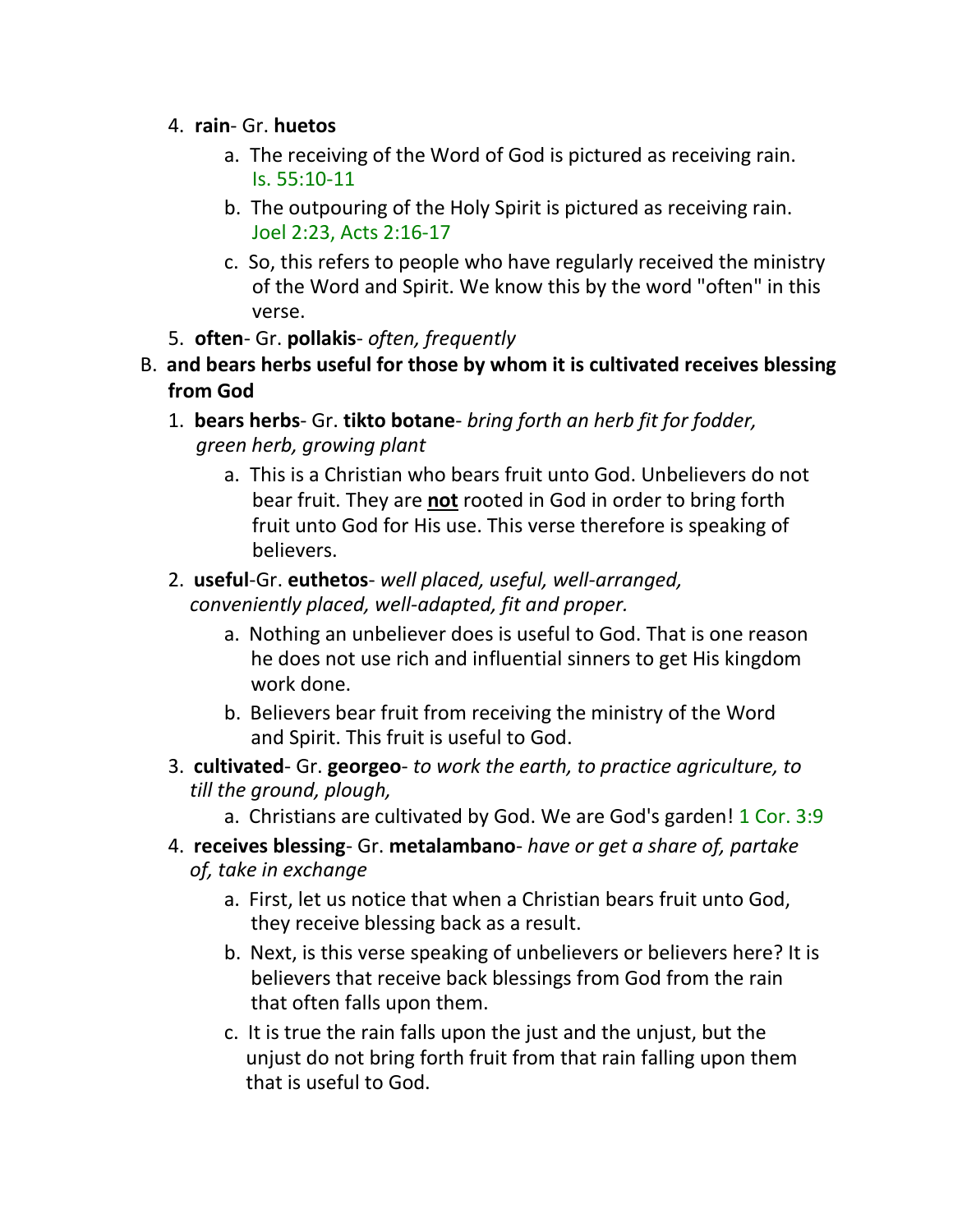#### 8. **but if it bears thorns and briers,** *it is* **rejected and near to being cursed, whose end** *is* **to be burned.**

#### A. **but if it bears thorns and briers,**

- 1. **if it** This means that this piece of the land is the same exact piece of land talked about in verse 7.
- 2. **bears thorns** Gr. **ekphero akantha** *carries or bears out thorns* a. Thorns are a type of the cursed ground. This speaks of a life that is given totally over to the flesh. There is no spiritual activity remaining.
- 3. **briers** Gr. **tribolos** *thistle*
	- a. Thorns and thistles are actually leaves that have contracted so much that they are sharp. This occurs with an extended lack of moisture. Cactuses are found in deserts where there is little or no rain.
	- b. This is a picture of a believer who has shut off the ministry of the Word and Spirit in their lives. They have dried up and are producing nothing but what comes from their cursed flesh! These types of believers are a pain to be around! They are sharp and piercing!

## B. **it is rejected and near to being cursed,**

- 1. **rejected-** Gr. **adokimos** *not approved, not meeting the test*
- 2. **near to being cursed eggus kathara-** *near the place of cutting off and anathema*.
	- a. Notice God's patience! There is still time and space to repent.
	- b. This process of being good ground to becoming cursed ground takes a long while. You have to have your heart hardened quite a bit to get to this place. I believe this is an exceedingly rare occurrence for believers.

## C. **whose end is to be burned.**

- 1. **end** Gr. **telos** *termination, ending place*
- 2. **burned** Gr. **kausis**
	- a. This would be eternal damnation in the lake of fire.
	- b. **This is not the result of those struggling with sin or addiction in their life**. It is the result of a mature believer knowingly and willingly rejecting their faith in Jesus Christ as their Savior and Lord. They turn completely over to their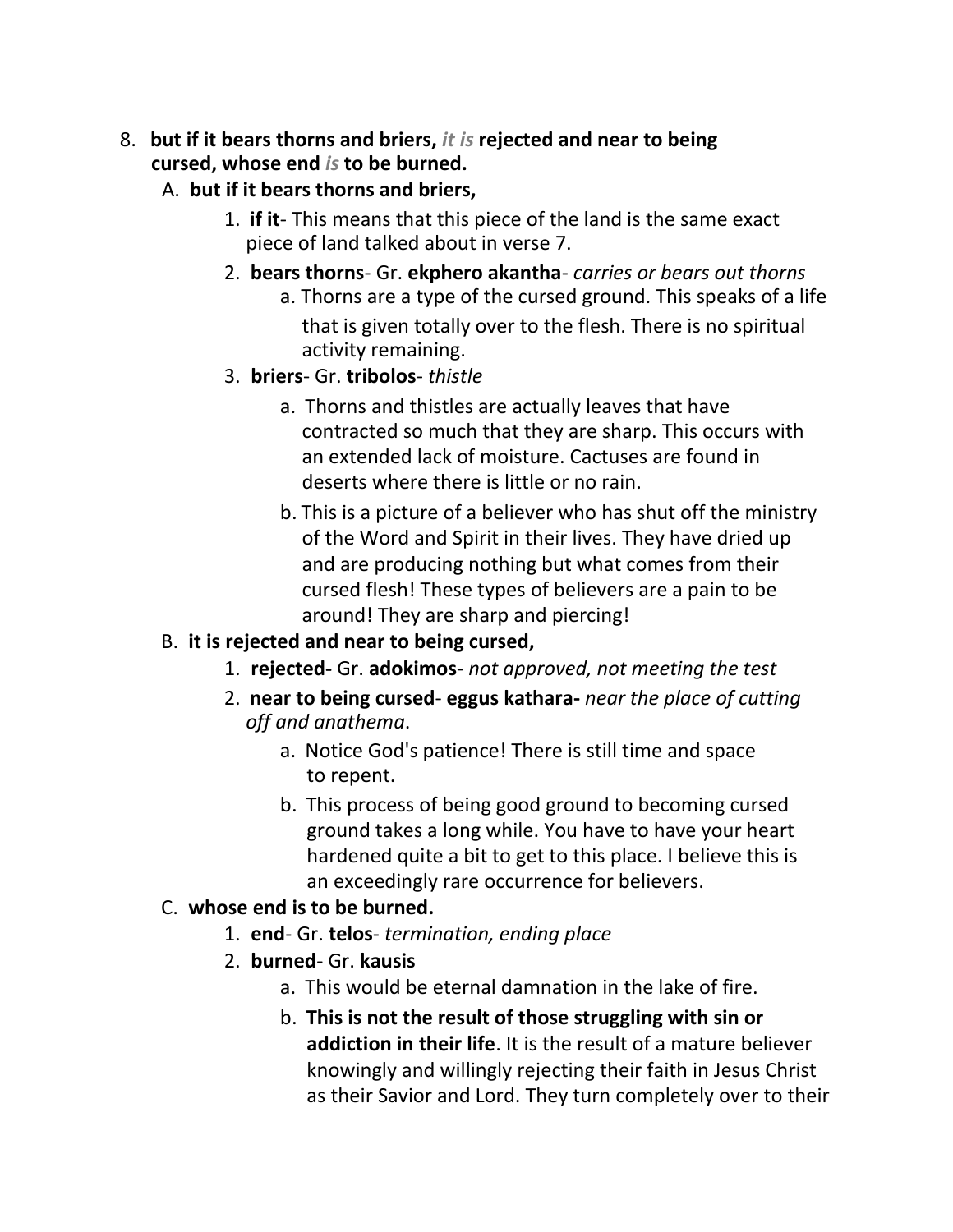flesh. Again, the warnings found in the NT about this condition is to those in legalism that were turning from faith in Christ to the self-justification under the law. i.e. *Hebrews, Galatians*

- c. **It is impossible for a Christian to "lose" their salvation**. The idea of "lose" means it was not intentional nor what was really wanted. No one intentionally loses something or wants to lose something. It just happens. You cannot **lose** your salvation from a moment of weakness or from a protracted struggle with sin. The gifts and callings of God are without repentance. Salvation is a gift; however, you can reject the gift and give the gift back if you do not want it. One of the cardinal truths of the Bible is that God allows us free will. We do not lose our free will once we are saved.
- d. **The sure way you keep yourself from getting to this point is to continue to receive God's rain in your life**! If you will continue to receive the ministry of the Word of God and the Spirit, **there is no way this can happen to you as a believer.**
- 9. **But, beloved, we are confident of better things concerning you, yes, things that accompany salvation, though we speak in this manner.**
	- A. **But,**
		- 1. This is one of the awesome buts in the Bible!
	- B. **beloved,**
		- 1. A term that reveals that the writer of Hebrews still counts them as brothers and covenant loved ones of God.

## C. **we are confident of better things concerning you**,

- 1. **confident-** Gr. **peitho** *persuaded*
	- a. Here the writer of Hebrews shows his hope and confidence that the Hebrews will turn around from their current path.
	- b. He does not say the Hebrews were **assured** of better things that accompany salvation, but merely that he was personally **persuaded** of better things that accompany salvation. If it were impossible for this to happen to the Hebrews, then he would have clearly stated that to put their minds to ease.
- 2. **better things** Gr. **kreitton** *more useful, more serviceable, more advantageous, more excellent*
- D. **yes,**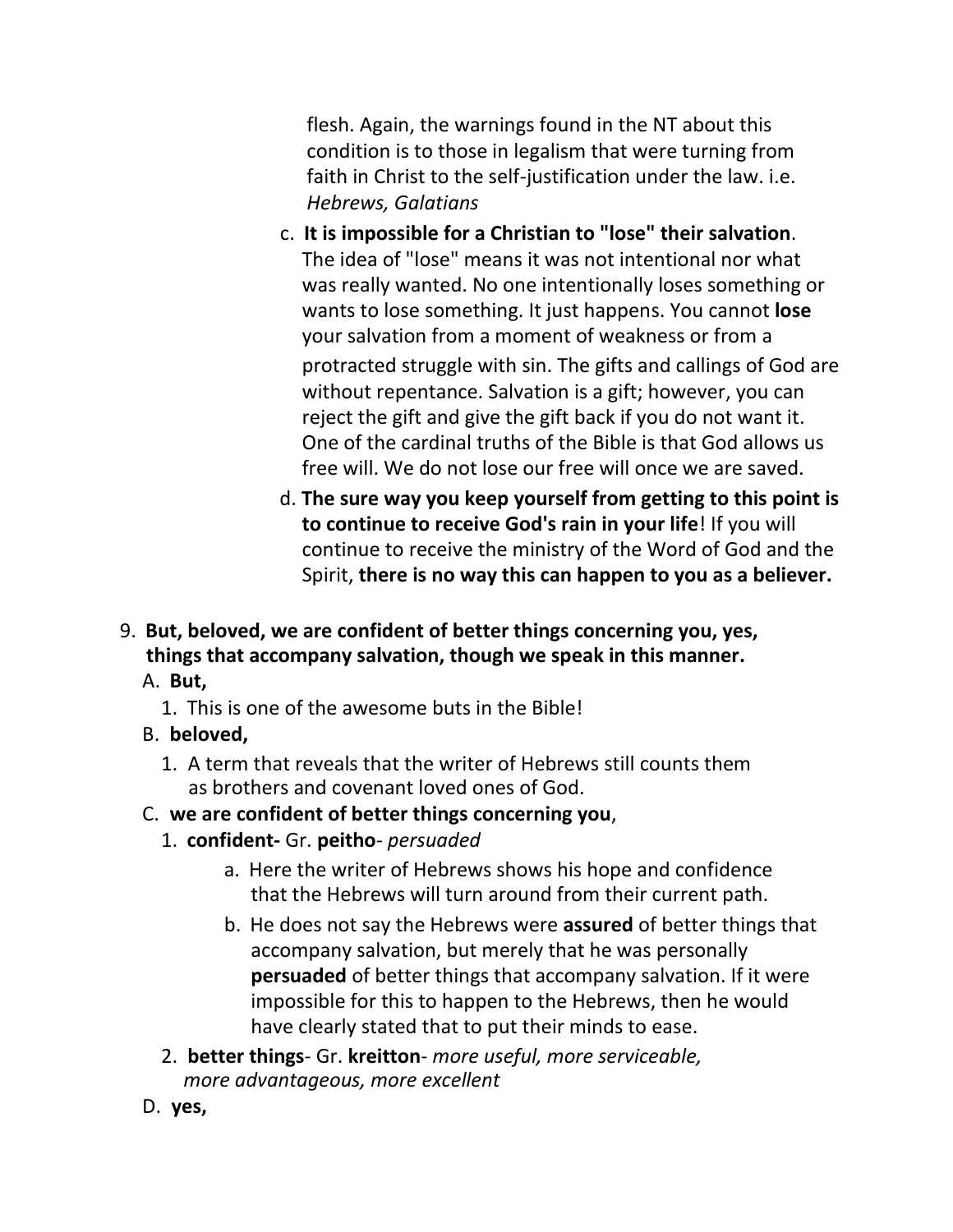- E. **things that accompany salvation,**
	- 1. **accompany salvation** Gr. **echo soteria** *holding on to salvation*
		- a. This Greek word means holding on to salvation. If you can hold on to it, you can let it go.
- F. **though we speak in this manner**
	- 1. **speak in this manner** Gr. **laleo**
- 10. **For God** *is* **not unjust to forget your work and labor of love which you have shown toward His name,** *in that* **you have ministered to the saints, and do minister.**
	- A. **For God is not unjust to forget your work and labor of love which you have shown toward His name**,
		- 1. **unjust** Gr. **adike** *descriptive of one who violates or has violated justice of one who deals fraudulently with others, deceitful*
			- a. It is not right to forget the good things people have done for you. If it is not right for us to forget, then it is wrong for God to forget.
			- b. God forgets nothing. Everything done in His name and for His name will be rewarded no matter how small the act appeared. Acts 10:4
		- 2. **forget** Gr. **epilanthanomai-** *neglecting, no longer caring for, forgotten, given over to oblivion, i.e. uncared for*
		- 3. **work** Gr. **ergon**
			- a. The first fruit that is seen from us being born again is good works.
		- 4. **labor of love** Gr. **kopos agape** *intense labor that includes trouble and toil which came from their love*
			- a. How did Paul become persuaded that the Hebrew saints had not gotten the state previously mentioned? Was it because he just hoped it was the case? No, Paul still saw fruit coming from them. Their field was still producing fruit useful to God and others.
			- b. The second sign of fruit Paul saw was their labor of agape love. This was the fruit of love. Gal. 5:22 Only Christians can bear the fruit of agape love. The natural love of unbelievers is always tainted with selfishness.
			- c. There is a labor that arises from love that is satisfying and rewarding. Gal. 5:6
		- 5. **shown** Gr. **endeiknumi-** *to show, demonstrate, prove, whether by arguments or by acts, to manifest, display, put forth*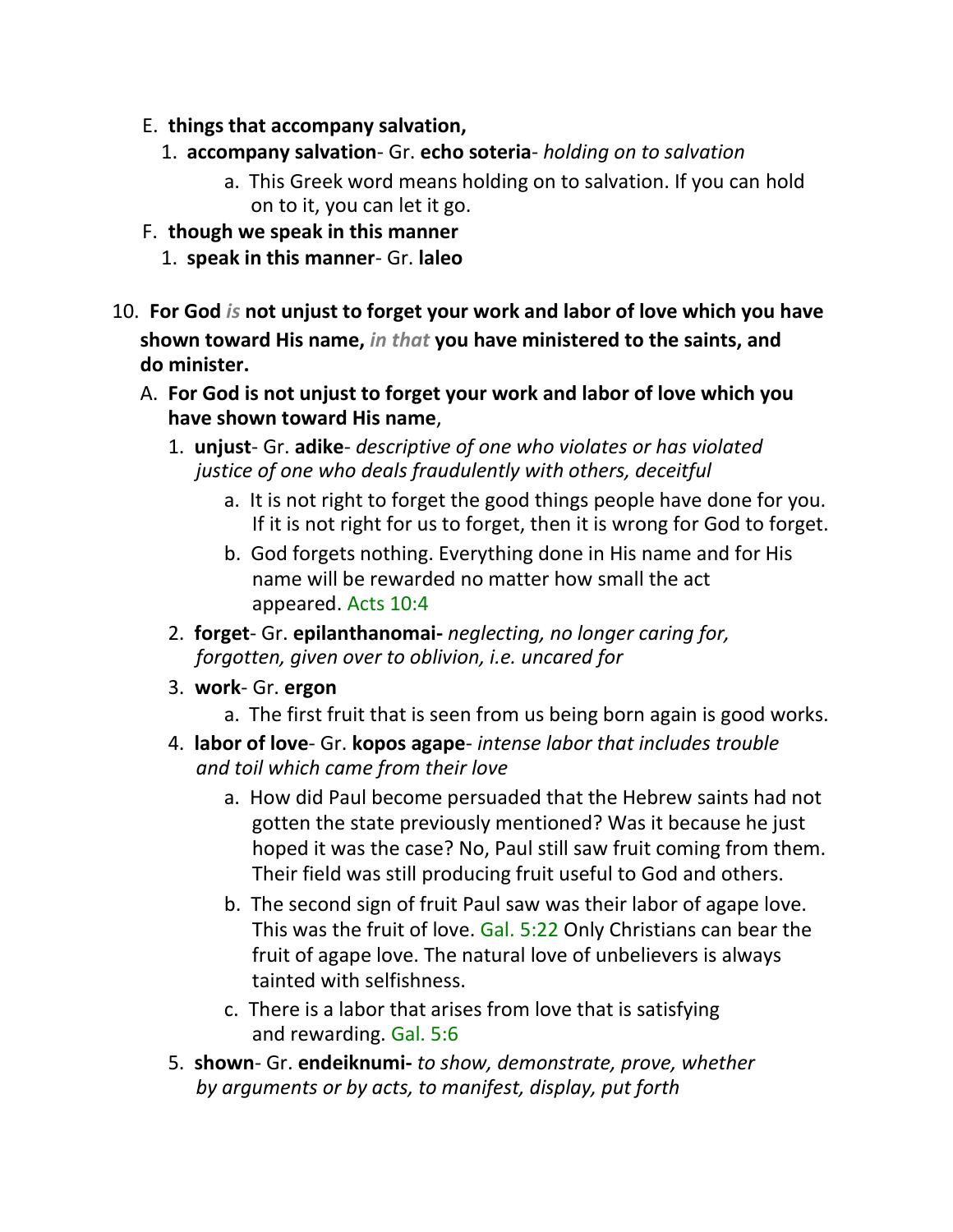- a. The spiritual fruit from their lives demonstrated, proved, and provided a display that they were born again.
- b. We should be producing fruit that demonstrate, proves, and provides an outward display that we are God's children.

#### 6. **toward His name**

- a. Toward His name means towards His church. We are joined and one with His name! When a bride marries, she loses her name and shares the name of the husband. It is the same with us!
- b. When we minister to the church, we minister to the Name of Jesus! Mat. 25:40

#### B. **in that you ministered to the saints,**

- 1. **ministered** Gr. **diakoneo** *to minister, serve, act as a deacon*
	- a. Here is another sign of being born again and fruit from it. It is servanthood to others.
- 2. **saints** Gr. **hagios** *set apart ones, holy ones, saints*
	- a. 60 times believers are called saints-set apart ones, holy ones. Again, the Hebrew people still were in Christ and producing fruit. They still were receiving some rain and producing from it. However, they were starting to stray away to legalism and Paul wanted to arrest their attention before they gave themselves totally over to their present course.

## C. **and do minister**

- 1. **minister** Gr. **diakoneo**
	- a. The Hebrew saints were actively ministering to others and bearing fruit.
- 11. **And we desire that every one of you do shew the same diligence to the full assurance of hope unto the end:**
	- A. **desire** Gr. **epithumeo** *strong desire*
	- B. **show** Gr. **endeiknumi** *to show, demonstrate, prove, whether by arguments or by acts to manifest, display, put forth*
		- 1. Our salvation is a free gift, but this salvation will show itself and put forth fruit for others to see.
		- 2. Peter talks about this when he says to make your calling and election sure, by being fruitful, in the graces of the Lord Jesus. 2 Pet. 1:5-6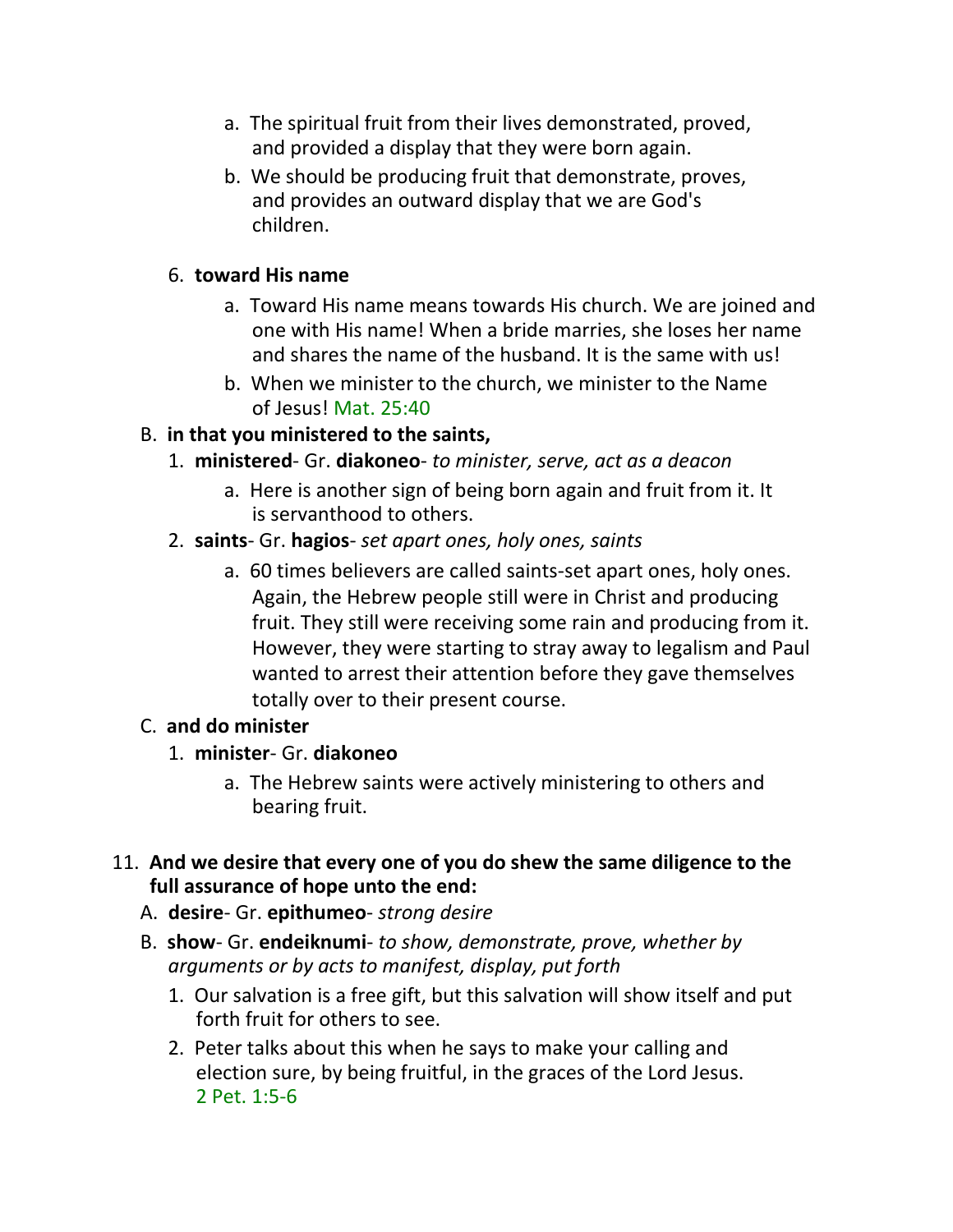- C. **diligence** Gr. **spoude** *earnest effort*
	- 1. This Greek word is used of our admonition to study-**spoude** to show yourself approved of God, rightly dividing the Word of God. 2 Tim. 2:15
	- 2. To be fruitful we must continue in the Word of God. John 15:7 The Hebrews were straying from the New Covenant word and turning to legalism and self-righteousness.
	- 3. Working out our own salvation takes diligence and earnest effort. The grace movement today seems to be allergic to the word WORK. This is not a curse word. This is a blessed word if it comes from faith, assurance, hope, and love!
- D. **full assurance** Gr.**plerophoria** *to bear a full amount; full assurance, most certain confidence*
	- 1. Abiding in the Word of God will bring full assurance. Full assurance will produce a diligence in your life.
- E. **hope-** Gr. **elpis** *confident expectation of good*
	- 1. Abiding in the Word of God will produce a confident expectation of good in your life.
- F. **the end** Gr. **telos**
	- 1. This is the end of your life, when your race is finished, and you are rewarded. 2 Tim. 4:7-8
	- 2. This is a repeated admonition in different words through Hebrews. This was to stop the Hebrews impending defection from the faith. Heb 3:6, Heb 3:14, Heb 10:35
- 12. **that you do not become sluggish, but imitate those who through faith and patience inherit the promises.**

## A. **that you do not become sluggish**,

- 1. **become sluggish** Gr. **nothros** *slow, sluggish, indolent, dull, languid*
	- a. The Hebrews had stopped being diligent in spiritual things. They had become lazy with the spiritual disciplines of study of the Word, prayer, and trusting God in all things.
- B. **but imitate those who through faith and patience inherit the promises**
	- 1. **imitate** Gr. **mimetes** *to mimic, to mime*
		- a. You cannot inherit the promises of God in your life apart from faith and patience. Heb. 6:15 They do not just fall upon you like ripe cherries from a tree. They must be received by faith and clung to by patience. Heb. 11:13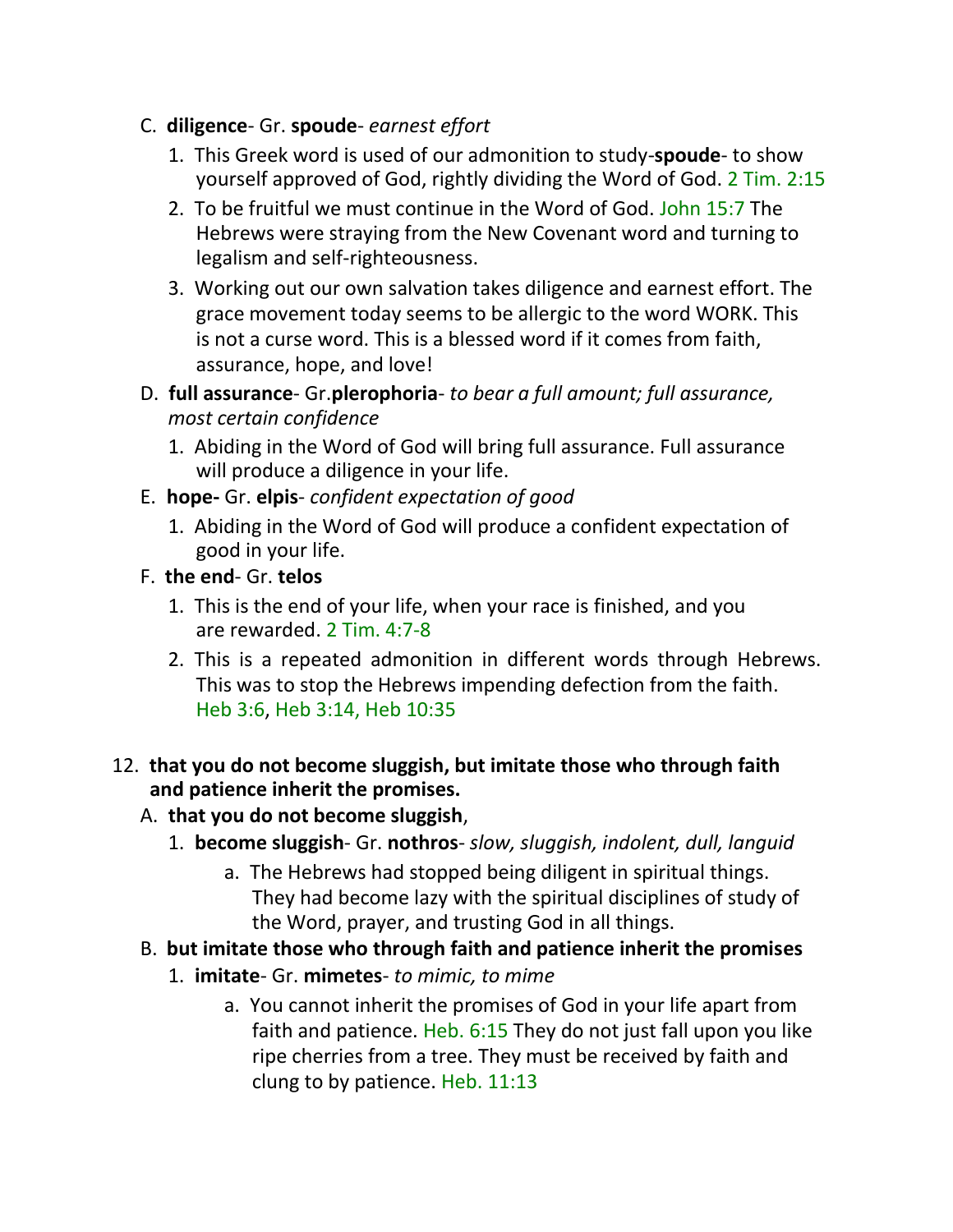- 2. **faith** Gr. **pistis** *confident persuasion due to evidence*
- 3. **patience** Gr. **makrothumia** *patience, endurance, constancy, steadfastness, perseverance, forbearance, longsuffering, slowness in avenging wrongs*
- 4. **inherit** Gr. **kleronomeo** *receive by lot, to be an heir, to inherit to receive the portion assigned to one, receive an allotted portion, receive as one's own or as a possession, to become partaker of, to obtain*
	- a. An inheritance comes from being born in the family; however, our inheritance will be contested hotly by the enemy. We must read the last will and testament of Jesus Christ to know what belongs to us, then we need to receive them by faith, and then cling to them through patience. If we do this, they will surely manifest in full measure!
- 5. **promises** Gr. **epaggellia-** *to pronounce good upon*
- 13. **For when God made a promise to Abraham, because He could swear by no one greater, He swore by Himself,**

#### A. **For when God made a promise to Abraham,**

1. This promise was being blessed through a coming Seed. This was immediately fulfilled in Isaac, but ultimately and perfectly fulfilled in Christ- the Seed of Abraham. Abraham got saved the same way we get saved; it was by faith in the coming Seed- Jesus. Gen. 15:1-6

#### B. **because He could swear by no greater**,

- 1. **swear** Gr. **omnuo** *to affirm, promise, threaten, with an oath* a. This was an unbreakable oath. Heb. 6:17
- C. **He swore by Himself**
	- 1. **swore** Gr. **omnuo**
	- 2. **By Himself-** God would have to die if He broke His sworn promise.

#### 14. **saying, "SURELY BLESSING I WILL BLESS YOU, AND MULTIPLYING I WILL MULTIPLY YOU."**

#### A. **saying,**

- 1. All of God's blessings start with His spoken Word. Once they are received and believed, the power in them is released to manifest blessing.
- B. **Surely blessing I will bless you,**
	- 1. **Surely** Gr. **amen** *assuredly, most certainly, full surely*
	- 2. **blessing** Gr. **eulogeo** *to speak well of*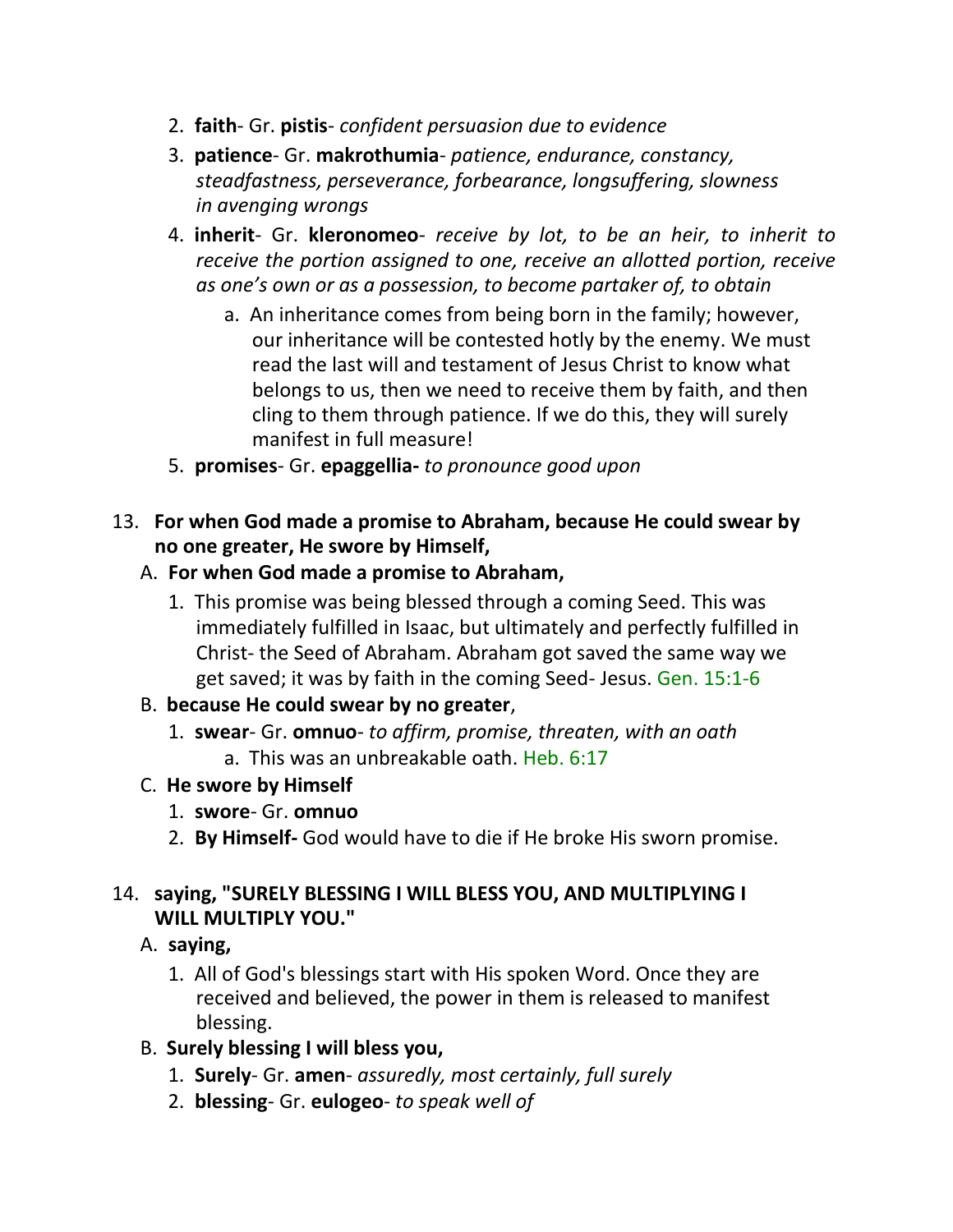#### 3. **I will bless you**

a. God blesses us by speaking good over us. If we receive and believe those good things spoken over us, then they will have an effective work in our natural lives. They are hindered from natural manifestation if we believe and say the opposite of what God has said.

## C. **and multiplying I will multiply you.**

1. **multiplying**- Gr. **plethuno**- *to increase, to multiply to be increased, to be in the majority, prevail,*

## 2. **I will multiply you**

- a. It is God's desire that you be so increased that you will be in the majority and prevail over the enemy and all his works! Gen. 17:2
- b. This promise is to Abraham and to His seed. If you are Christ's, then you are Abraham's seed and heirs to the promise. Gal. 3:29 God has spoken blessing and multiplication over you! Do you believe it! If you do then say it! Say it again! Say it again! - "*I am blessed, and multiplication of increase is working in my life! I am in the majority and I am prevailing!"*

# 15. **And so, after he had patiently endured, he obtained the promise.**

# A. **And so,**

- 1. There is always an "and so" connected to God's promises. The "and so" is our response to God's promise. We must receive, believe, and hang on to God's promise before it is manifested in the natural. Luke 8:15
- 2. All of God's promises are yes and through us amen. God provides the yes, and we provide the amen. 2 Cor. 1:20

# B. **after he had patiently endured,**

- 1. We through faith and patience inherit the promises. Heb. 6:12
- 2. There is always seed, time and harvest. Gen. 8:22 When we receive the seed of God's promise there will be an element of TIME involved before it is fully manifested in the natural. Seed- **TIME**- Harvest.
- 3. About 25 years elapsed between when Abraham received a promise of a seed and when the seed was born. So, if you have not received the full manifestation yet, it does not mean there is something wrong with you or God!
- 4. Before the manifestation is produced, patience will be produced! Rom. 5:3, Jam 1:3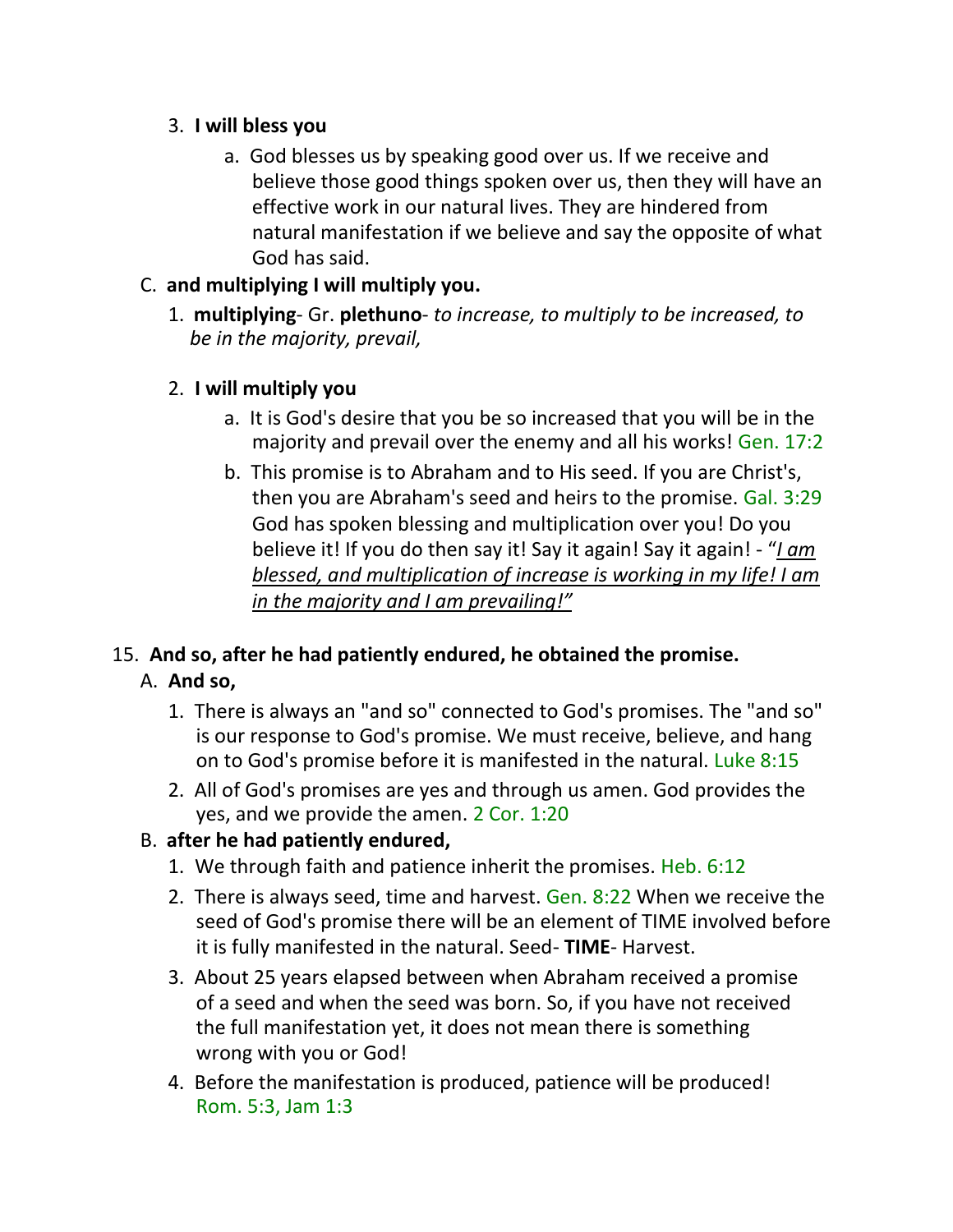- a. Patience produces the character that is needed to handle the promise correctly when it comes.
- C. **he obtained the promise**
	- 1. **obtained** Gr. **epitugchano** *to light or hit upon any person or thing to attain to, obtain*
		- a. This is the picture of a ship on a long voyage finally hitting land! Brothers and sisters, it may seem you have been on a long stormy voyage, but do not give up because you are about to strike land! It is a good land full of God's blessing!
	- 2. **promise** Gr. **epaggelia** *to pronounce good upon*
- 16. **For men indeed swear by the greater, and an oath for confirmation** *is*  **for them an end of all dispute.**
	- A. **For men indeed swear by the greater,**
		- 1. **men** Gr. **anthropos** *mankind both male and female*
		- 2. **swear-** Gr. **omnuo**
		- 3. **greater** Gr. **meizon** *greater, larger, elder, stronger*
	- B. **and an oath for confirmation is for them an end of all dispute.**
		- 1. **oath** Gr. **horkos** *that which has been pledged or promised with an oath the object by which one swears,*
		- 2. **confirmation** Gr. **bebaiosis** *confirmation in perpetuity, legal warranty,*
		- 3. **end** Gr. **peras** *extremity, bound, end of a thing extending through a period of time (termination)*
		- 4. **dispute** Gr. **antilogia** *to speak against*
			- a. All dispute has ended on God's part. He has proclaimed blessing and increase on every believer. Why do you still dispute this? Agree with it and enjoy the benefits!
- 17. **Thus God, determining to show more abundantly to the heirs of promise the immutability of His counsel, confirmed** *it* **by an oath,**
	- A. **Thus God,**
	- B. **determining to show more abundantly to the heirs of promise the immutability of His counsel,**
		- 1. **determining** Gr. **boulomai** *to will deliberately, have a purpose; be minded of willing as an affection, to desire*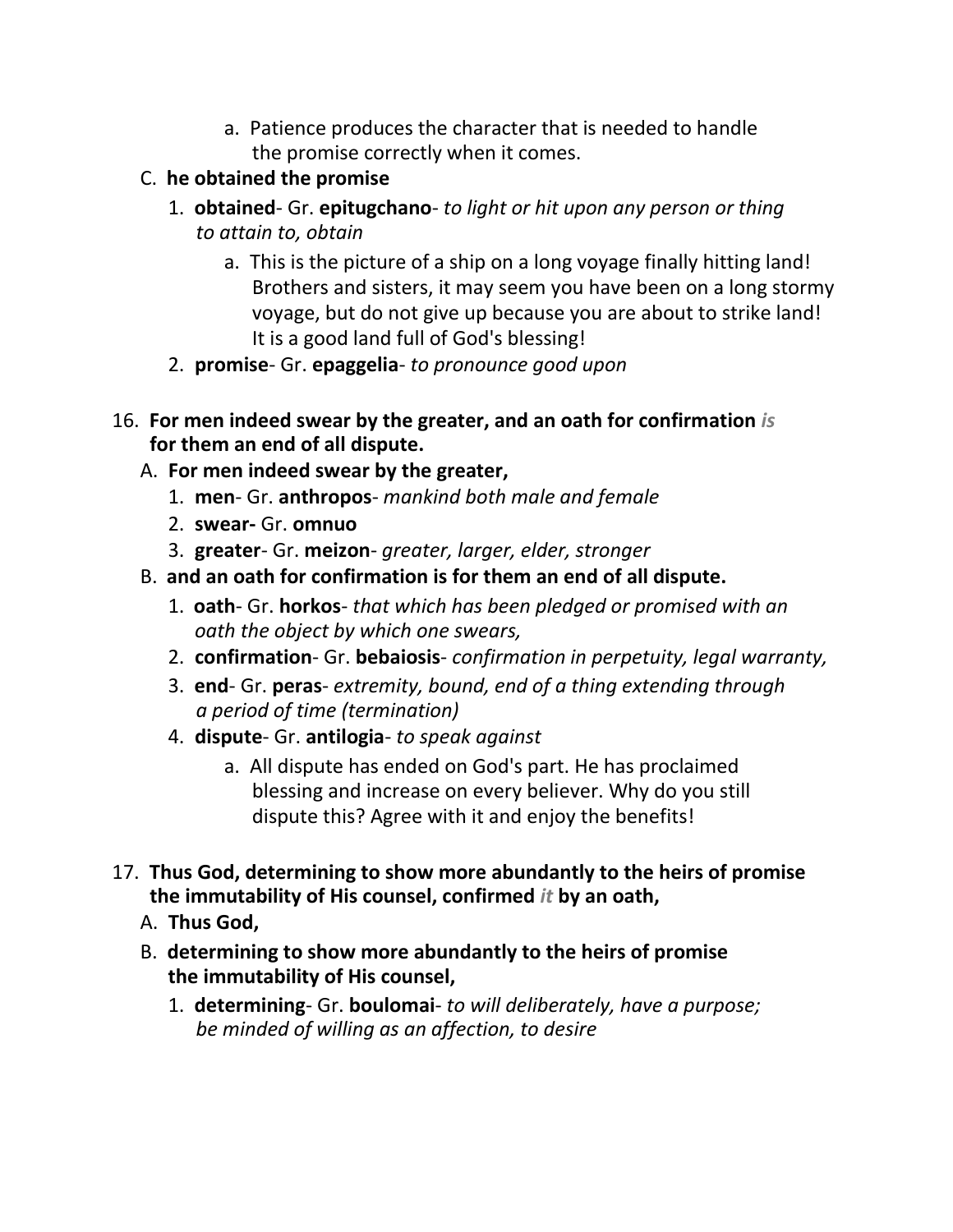- 2. **show** Gr. **epideiknumi** *to exhibit, show to bring forth to view, furnish to be looked at, produce what may looked at, to prove, demonstrate, set forth to be known and acknowledged*
- 3. **more abundantly** Gr. **perissoteron** *over and above what is necessary*
- 4. **heirs of promise-** Gr. **kleronomos epaggelia**
	- a. This is heirs of righteousness by faith. Heb. 11:7
	- b. This is also heirs of the kingdom. James 2:5
	- c. This is also heirs of the grace of life. 1 Peter 3:7
- 5. **immutability** Gr. **ametathetos-** *unmovable, not transposed, not to be transferred, fixed, unalterable*
- 6. **counsel-** Gr. **boule** *purpose*
- C. **confirmed it by an oath**
	- 1. **confirmed-** Gr. **mesiteuo** *to act as a mediator between litigating or covenanting parties; to mediate; act as a sponsor or surety, to pledge one's self, give surety*
		- a. God pledged himself as both the mediator and surety of the covenant He makes with man in Christ. God the Son, Christ Jesus, became the mediator between God and man. The resurrected Jesus at the right hand of God is the surety or pledge that man has been reconciled to God. To experience reconciliation, one must believe and receive Christ.
	- 2. **oath** Gr. **horkos** *that which was pledged or promised with an oath*
- 18. **that by two immutable things, in which it** *is* **impossible for God to lie, we might have strong consolation, who have fled for refuge to lay hold of the hope set before** *us.*
	- A. **that by two immutable things,**
		- 1. **immutable things** Gr. **ametathetos pragma** *unmovable matters or things*
			- a. These are His promise and oath
	- B. **in which it is impossible for God to lie,**
		- 1. **impossible** Gr. **adunatos** *unable*
			- a. There is something that is impossible for God- to lie!
			- b. There is something else that is impossible for God- to deny Himself- 2 Tim. 2:13
		- 2. **lie** Gr. **psuedomai**
	- C. **we might have strong consolation,**
		- 1. **strong consolation** Gr. **ischuros paraklesis**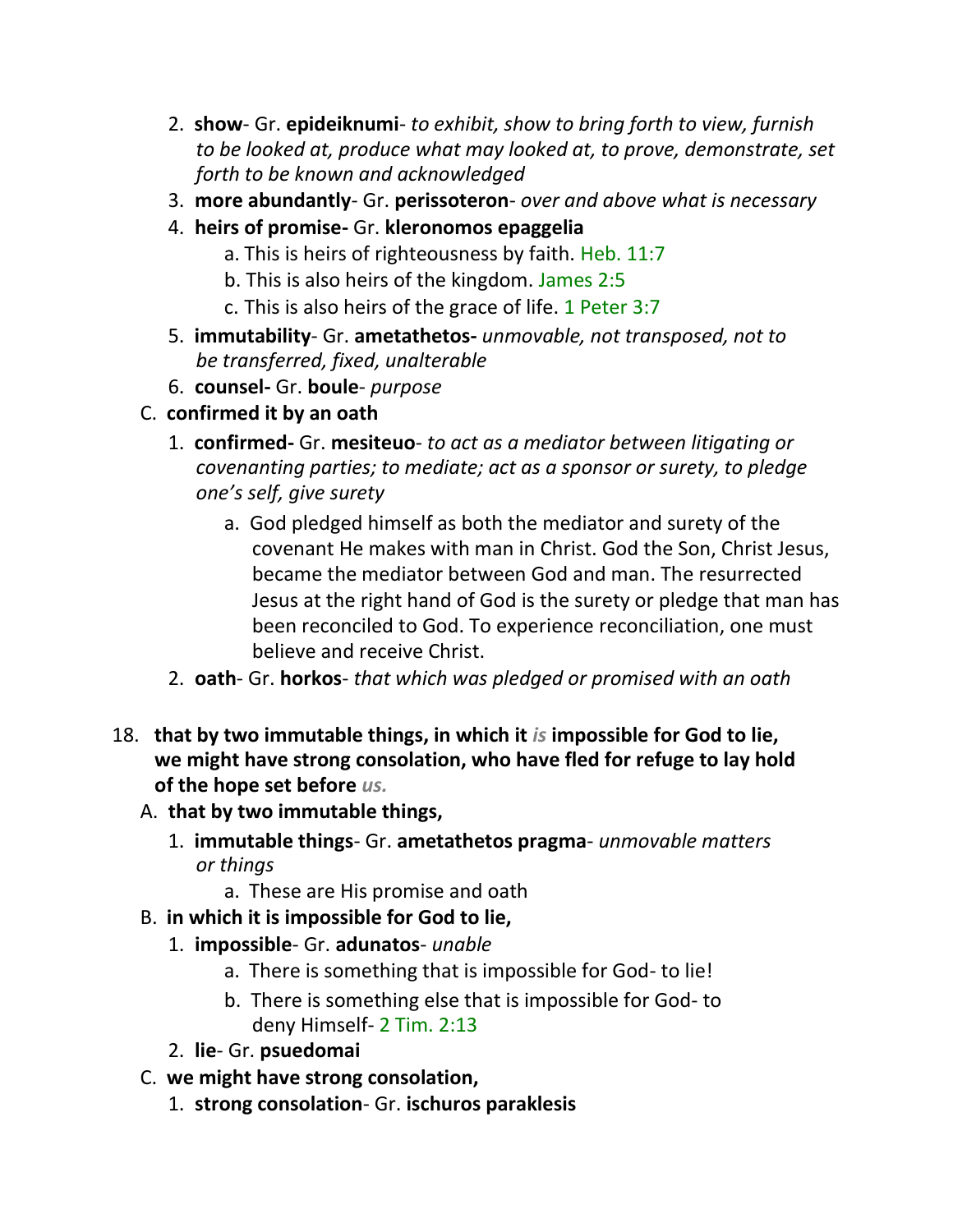- a. Just think about the insecurity we would have about a God as powerful as our God being able to lie or be prone to lying! Praise God we do not, so we can have utter confidence in His Word!
- D. **who have fled for refuge to lay hold of the hope set before us.**
	- 1. **fled for refuge** Gr. **kataphuego** *flee for refuge, escape from, fall back upon, appeal to*
		- a. This is an allusion to the cities of refuge in the OT. If you had committed man-slaughter you could run to a city of refuge and be protected from death. You could have refuge there until the death of the High Priest. By this we know the OT High Priest always received regular and strong prayer for his health!
		- b. Jesus is our city of refuge! The good news is that He is our High Priest as well and He will never die so we are safe from judgment and death forever!
	- 2. **lay hold** Gr. **krateo** *to be strong, powerful: rule over, to get possession of to become master of, to hold fast, i.e. not discard/let go*
		- a. When we are resting on God's promises and oath, then we will be strong and masterful in life. We will have a confident expectation of good!
	- 3. **hope** Gr. **elpis** *confident expectation of good*
	- 4. **set-** Gr. **prokeimai-** *to lay down in front of*
		- a. Hope has been laid down, as a red carpet before us to confidently walk upon!
- 19. **This** *hope* **we have as an anchor of the soul, both sure and steadfast, and which enters the Presence** *behind* **the veil,**
	- A. **This hope we have as an anchor of the soul,**
		- 1. **hope** Gr. **elpis** *confident expectation*
		- 2. **anchor** Gr. **agkura** *an anchor, metaphorically any stay or safeguard*
		- 3. **soul-** Gr. **psuche** *The mind, will, and emotions*
			- a. A confident expectation of good based upon the knowledge of the finished work of Christ and its full benefits will be an anchor to our soul.
	- B. **both sure and steadfast,**
		- 1. **sure-** Gr. **asphales-** *firm (that which can be relied on); certain, true, suited to confirm*